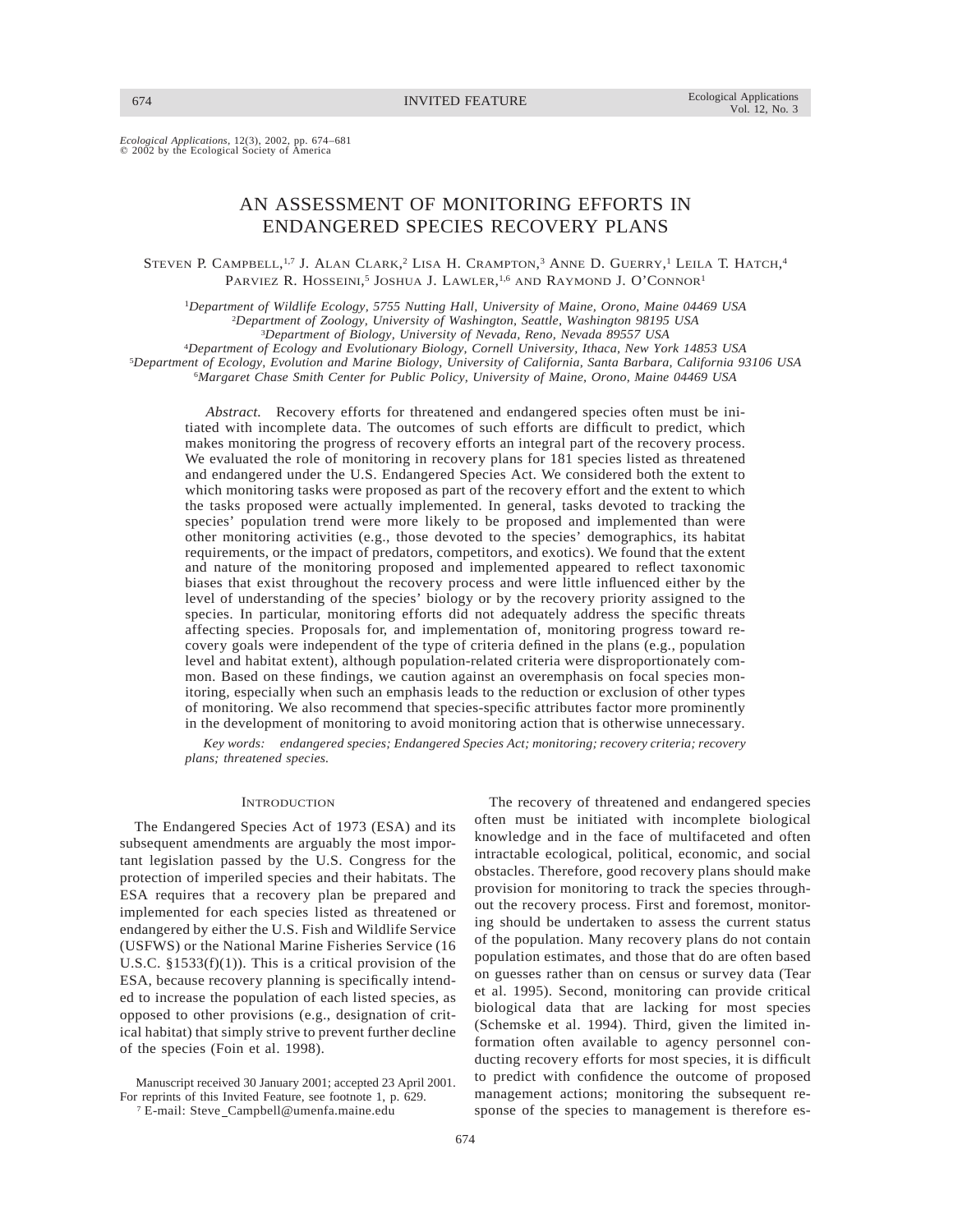sential. Fourth, the ESA requires that recovery plans include ''site-specific management actions as may be necessary to achieve the plan's goal [and] objective, measurable criteria which, when met, would result in a determination . . . that the species be removed from the list'' (16 U.S.C. § 1533(f)(1)(B)(i) and (ii) (2001)). Without monitoring, these legal requirements for the recovery plan process cannot be met. Finally, and most importantly, threatened or endangered species should be carefully monitored because they are, by definition, in danger of extinction.

Given the importance of monitoring in the recovery process, we evaluated its role in recovery planning based on information derived from a detailed review of recovery plans for 181 federally listed threatened and endangered species. First, we described the types of monitoring proposed and the extent to which each was employed among the sample of plans. Next, we examined how well the proposed monitoring actions reflected species-specific characteristics such as threats facing a species, knowledge of a species biology, taxon, range size, and recovery priority. Finally, we investigated the types of criteria used to define recovery goals and their monitoring. We concluded with recommendations for improving monitoring in the recovery process.

# **METHODS**

Our analyses rely on a large database derived from a questionnaire-based review of recovery plans for 181 species listed under the Endangered Species Act. The review was initiated by a project jointly funded by NCEAS (National Center for Ecological Analysis and Synthesis), the Society for Conservation Biology, and the USFWS. We discuss the details of the design and methodology of this review only where they are directly relevant to our own analyses. For a complete description of the review, database, and questionnaire see Hoekstra et al. (2002) and the project web site.<sup>8</sup>

Within the questionnaire, 24 questions addressed how the recovery plan provided for monitoring the species concerned, and 48 questions focused on criteria used in the plan to identify progress toward successful recovery. Within each question (a row in the questionnaire), different columns allowed for a multi-attribute answer. For example, for a question about monitoring the number of individuals of the species, reviewers identified how many explicit tasks in the plan were related to monitoring population size; the priority the plan attached to these tasks; the extent to which such monitoring had a clear and species-specific biological rationale; and the extent to which the proposed monitoring activities were completed. For each analysis described in this paper, the specific questions and columns of questions from the questionnaire and database are referenced in parentheses (e.g., Q9 or col. EE).

We considered two aspects of monitoring within the recovery process. The first was whether any monitoring tasks were specified in the recovery plans as needing to be undertaken as part of the recovery efforts. The second was whether such tasks were then implemented. Consideration of implementation was important because the proposal of a task does not automatically lead to its implementation; tasks can only be implemented when financial resources, time, and personnel are made available to do so.

We distinguished between two classes of monitoring described in the questionnaire: monitoring of the biological and ecological factors relevant to the species' current decline, and monitoring of criteria used to measure successful recovery. The latter class of monitoring, although obviously related to the former, was addressed as a separate issue because it specifically tracks whether management actions are having the desired effect.

# *Monitoring of biological and ecological factors*

Monitoring of biological and ecological factors was divided into three categories: monitoring of each plan's focal species, monitoring of associated species, and monitoring of habitat (addressed in the questionnaire by Q347–359, Q360–365, and Q366–370, respectively). Focal species monitoring was divided into four subcategories depending on whether it involved actions to determine presence/absence, to track population size and trend, to obtain demographic information, or to examine other miscellaneous information (Table 1). The associated species category included the monitoring of predators, competitors, prey, and exotic species. Finally, habitat monitoring included the monitoring of trends in habitat quality and quantity. For each category of monitoring and subcategory of focal species monitoring, we quantified the extent to which monitoring tasks were proposed (col. OO) and subsequently implemented (col. WW).

Factors threatening a species' persistence need to be carefully monitored because their continued influence may cause sudden declines in the species. We therefore examined the extent to which each plan proposed tasks to monitor threats to habitat and from exotic species, as well as the extent to which these tasks were then implemented (Q366–370 and Q364 for monitoring of habitat and exotic species, respectively). We considered habitat destruction, degradation, and fragmentation (Q294–296), and the presence of exotic species (Q299) as threats only if plan evaluators determined (subjectively) that they were among the three most important threats to the species.

When baseline information on species biology is absent, it is difficult to know what biological parameters are relevant to monitor. For such species, therefore, one

<sup>8</sup> URL:  $\langle$ http://www.nceas.ucsb.edu/recovery $\rangle$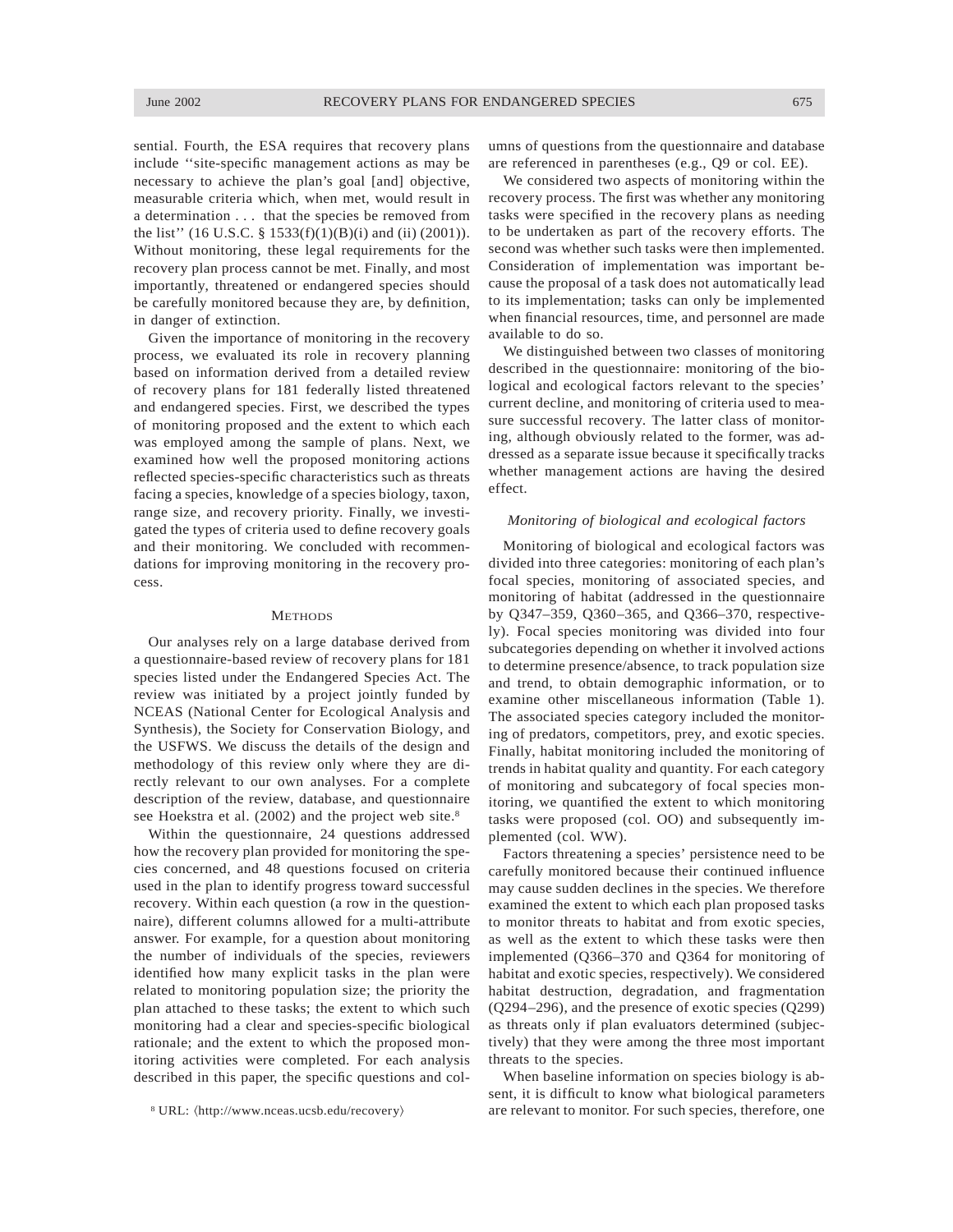| TABLE 1. Monitoring of biological and ecological factors relevant to species' current decline, categorized by the subject |  |  |  |  |  |  |
|---------------------------------------------------------------------------------------------------------------------------|--|--|--|--|--|--|
| of the monitoring effort: focal species, associated species, and habitat.                                                 |  |  |  |  |  |  |

| Subject of monitoring       | Factors relevant to species' decline                                                                                                               |
|-----------------------------|----------------------------------------------------------------------------------------------------------------------------------------------------|
| Focal species†              |                                                                                                                                                    |
| Presence/absence monitoring | presence/absence                                                                                                                                   |
| Population monitoring       | number of individuals; trends in population size; number of populations; trends in<br>number of populations; extinction/persistence of populations |
| Demographic monitoring      | reproductive rates; mortality rates; age/stage structure; genetic parameters; move-<br>ment patterns; health/physiological condition               |
| Other monitoring            | other focal species monitoring                                                                                                                     |
| Associated species          | prey species; predator species; competitor species; parasites/pathogens; exotic spe-<br>cies: other                                                |
| Habitat                     | habitat quantity; trends in habitat quantity; habitat quality; trends in habitat quality;<br>other                                                 |

† Focal species monitoring was divided into subcategories based on the type of information about the focal species that was monitored.

would expect the monitoring proposed to focus on determining basic distribution or abundance. In contrast, when a species' biology is better understood, the clearer understanding of its demography, species interactions, habitat needs, etc., is more likely to enable recovery specialists to propose monitoring tasks directly focused on these attributes. By the same reasoning, well-studied species should be more likely to have such tasks implemented. To examine this issue, we compared the complexity of monitoring actions as proposed and implemented to the extent to which the biology of the species was understood (Q168). The extent of biological knowledge was ranked by plan evaluators into one of five categories (1, excellent; 2, well; 3, moderate; 4, poor; and 5, not at all).

Similarly, because some taxonomic groups are better studied than others, an association between taxon and type of monitoring proposed and implemented may also exist. To test for this association, we considered whether the monitoring of plants and animals differed and, separately, whether monitoring patterns differed among mammals, birds, fish, and invertebrates (Q66). The plant group included all members of the plant kingdom and one species of lichen. Because our sample of plans included only three reptile species and three amphibian species, we excluded these six species from comparisons among animal taxa.

The spatial scale at which species occur may influence the extent to which monitoring is conducted. Species with small ranges (e.g., a plant species consisting of only a few known individuals) may be thoroughly monitored, whereas species with large ranges may require considerably more monitoring effort to assess their status. To see if monitoring differed among species occupying different-sized areas, we related range size (Q71) to monitoring effort. Range size was classified into one of six categories  $(1, \leq 1 \text{ km}^2; 2, \leq 100$ km<sup>2</sup>; 3, <10 000 km<sup>2</sup>; 4, <50 000 km<sup>2</sup>; 5, <1 000 000 km<sup>2</sup>; and  $6$ ,  $>1000000$  km<sup>2</sup>).

The USFWS (1983) assigns each listed species a score to signify its priority for recovery. In brief, these scores range from 1 (highest priority) to 18 (lowest priority) and reflect a combination (in decreasing order of importance) of (1) the degree of threat that the species faces (high, moderate, and low); (2) recovery potential (high and low); and (3) taxonomic distinctness (monotypic genus, species, and subspecies). Because these scores are based on attributes that may also be important determinants of monitoring, we related USFWS recovery priority scores (Q62) to monitoring.

#### *Monitoring of recovery criteria*

The factors that most critically imperil endangered species differ markedly from one species to another. Recovery plans, therefore, vary in their specifications of criteria for recovery. For a species threatened largely by habitat destruction, for example, achieving some minimum of completely protected habitat may be a sufficient criterion to ensure the persistence of the species. For a species threatened by an introduced species, control or elimination of the exotic would be the relevant criterion. In our study, we divided recovery criteria into five categories of metrics: population, demographic, habitat, securement, and other metrics (Table 2). The individual metrics within and across these five groups represent the range of measurements used in setting recovery goals for the species. In brief, population metrics (Q405–410) define the size and number of populations or subpopulations required for recovery. Demographic metrics (Q415 and 418) indicate the ability of the recovered population to be self-sustaining. Habitat metrics (Q411–413) index the quality and quantity of available habitat, and securement metrics (Q417 and 419) demonstrate that legal rights to the habitat have been acquired to ensure the long-term protection of the species. These different criteria require different types of monitoring and may also differ in the ease with which they can be monitored. Therefore, we examined the patterns of monitoring proposed (col. WWW) and implemented (col. ZZZ) for each type of recovery criterion specified (col. EEE and FFF) in the recovery plans.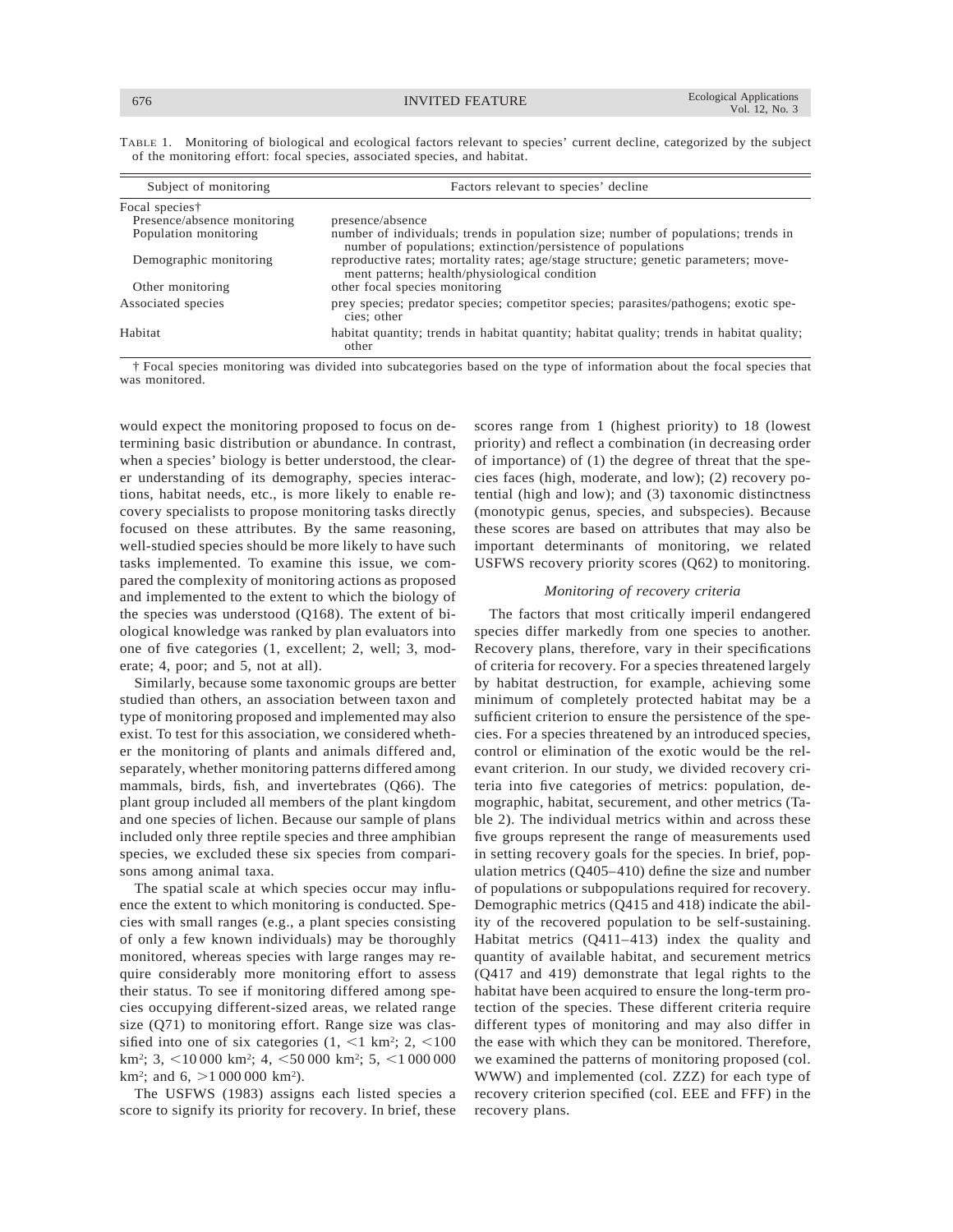| TABLE 2. Criteria used to assess the extent to which monitoring efforts track progress toward recovery goals. |  |  |  |  |  |
|---------------------------------------------------------------------------------------------------------------|--|--|--|--|--|
|                                                                                                               |  |  |  |  |  |

| <b>Metrics</b>                                             | Criteria                                                                                                                                                                                                                                                                                    |
|------------------------------------------------------------|---------------------------------------------------------------------------------------------------------------------------------------------------------------------------------------------------------------------------------------------------------------------------------------------|
| Population                                                 | total population size; number of subpopulations; number of individuals in each sub-<br>population; trends in total population size; trends in number of subpopulations;<br>trends in number of individuals in each subpopulation                                                            |
| Demographic<br>Habitat<br>Securement<br>Other <sup>†</sup> | age structure of population; productivity/net recruitment rates<br>total range; quality of habitat; quantity of habitat<br>securement of water rights; securement of habitat<br>existence/significance of threats; implementation of post-delisting management pro-<br>grams; other metrics |

*Note:* Criteria were grouped into five metrics based on the similarity of the recovery goals that they measure. † The ''other'' category was used for those criteria not contained in the former categories.

#### *Statistical analyses*

We collapsed the variables for task proposal and implementation to a dichotomy, indicating either that at least one relevant monitoring task was proposed in the recovery plan or that no relevant monitoring was proposed. We dichotomized the implementation of monitoring tasks in a similar manner (i.e., underway/completed or not started). We considered a monitoring category to have a task or to have a task that was implemented if at least one of the constituent monitoring actions did (see Tables 1 and 2). With this approach, monitoring categories that had only one action associated with a task or only one task implemented were given the same weight in the analyses as those categories that had many actions with tasks or many tasks implemented. This approach was conservative, in that we were more likely to show that monitoring was done to a greater extent than was actually the case.

Given this treatment of the data, all analyses involved categorical data and consisted primarily of chisquare tests of independence and Fisher's exact tests where samples were small. When binary variables were cross-tabulated (e.g., task proposal with task implementation), we computed phi $(\phi)$  coefficients as a measure of association between the two variables (Zar 1996). The coefficient ranges from  $\phi = +1$ , when there is complete agreement between the presence of the two variables (e.g., all tasks proposed were also implemented and where tasks were not proposed there was no implementation), to  $\phi = -1$  for the converse. The metrics for knowledge of a species' biology, range size, and recovery priority were ordinal variables and were tested for linear associations using the Cochran-Armitage trend test (SAS 1989, Agresti 1996).

Species in multi-species plans or in ecosystem plans probably share the same within-plan biases and elicit similar proposals for monitoring because they are often afflicted by similar threats. In our sample of 181 species, 59 species were addressed in 14 plans. To check for biases that may result from treating all 181 species as if they were independent, we reanalyzed the data using only the 122 plans from which only one species was sampled. Only in rare instances did this restricted set yield different conclusions from the full analyses.

Although we conducted numerous tests, we did not control for experiment-wise error rates (e.g., Bonferroni-adjusted *P* values), because we were not making inferences to the population of all recovery plans, but were only interested in identifying any differences among the 181 species. Our *P* values for the rejection of null hypotheses were therefore kept at 0.05 for all tests. Consequently, our conclusions indicate only that any biases identified exist in the plans for the 181 species in the sample. Given that these species are a substantial percentage (19%) of threatened and endangered species with recovery plans, any differences identified need to be considered in the recovery planning process, even if the remaining plans are without these biases.

## RESULTS

#### *Monitoring of biological and ecological factors*

In the sample of 181 species, 98.3% proposed at least one task devoted to monitoring focal species, 64.6% had tasks that addressed monitoring of habitat, and 49.7% had tasks related to monitoring associated species (Table 3A). Some 33.7% of the species had tasks proposed in all three categories, 29.8% of the species proposed only focal species and habitat monitoring, 16% specified only focal and associated species, and 18.8% involved only focal species monitoring.

When focal species monitoring was proposed  $(n =$ 178 species), provision was typically made to monitor population trend (Table 3B). Monitoring of population levels was proposed for 91% of the species, monitoring of demographic information for 66.9%, and tracking of presence/absence for 56.7%. Monitoring tasks were proposed in all three of these subcategories for 37.1% of the species, in population and demographic subcategories for 25.8%, in population and presence/absence subcategories for 16.3%, and in only the population subcategory for 11.8%. Notably, presence/absence alone was monitored in only 2.8% of the species, indicating that most focal species monitoring went beyond merely recording presence/absence data.

These percentages relate to the proposal of monitoring activities without regard to whether or not they were ever implemented. The percentages of species that had at least one of the proposed tasks implemented for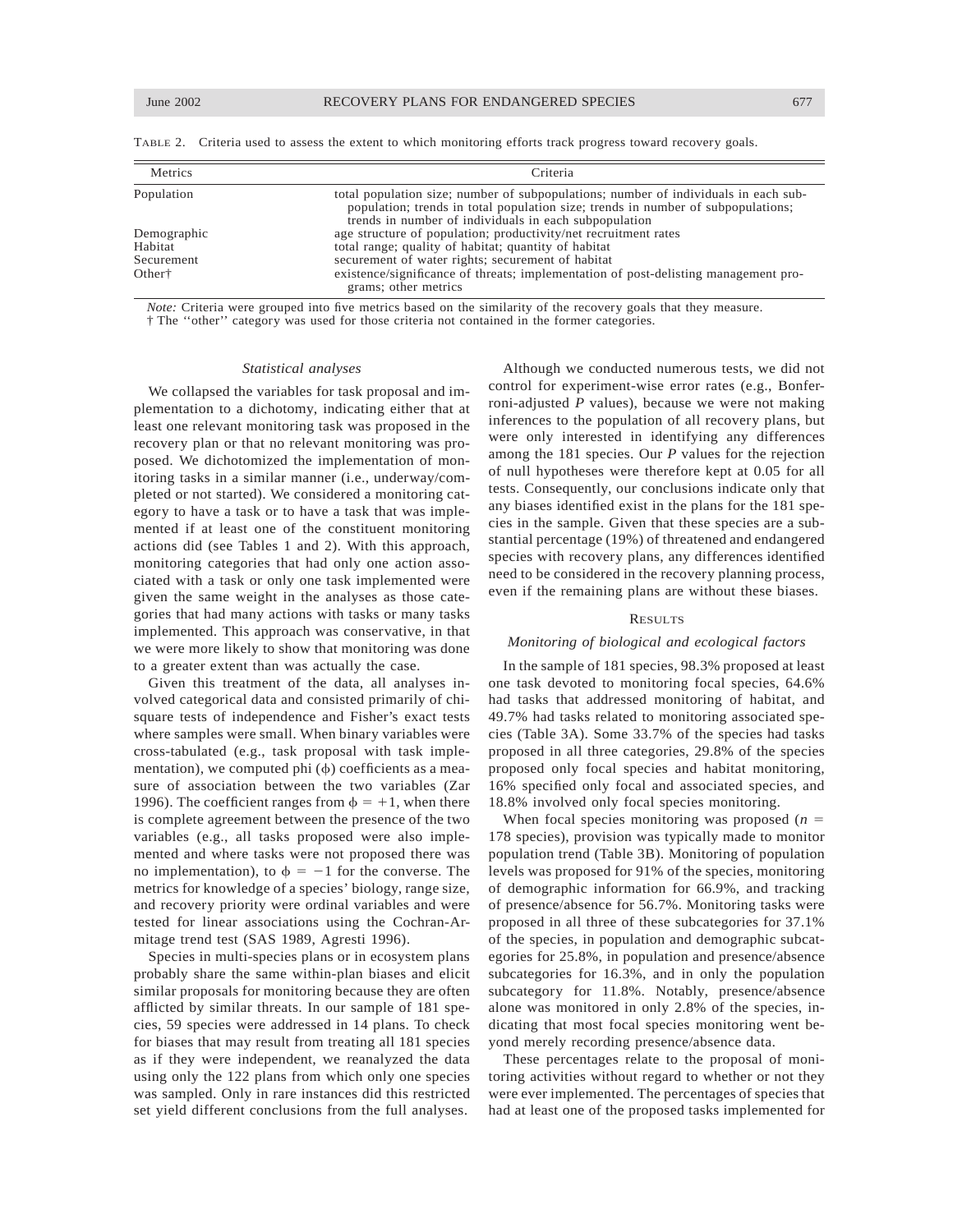|  | TABLE 3. (A) Proportions of species that had at least one task proposed within each category  |  |  |  |  |
|--|-----------------------------------------------------------------------------------------------|--|--|--|--|
|  | of monitoring, the proportions of these species for which at least one task was implemented,  |  |  |  |  |
|  | and the association between task proposal and implementation, as measured by the phi $(\phi)$ |  |  |  |  |
|  | coefficient. (B) As for (A), but for subcategories of focal-species monitoring.               |  |  |  |  |

|                                                   | Proposal | Proposal | Proposal | Association |                  |  |  |
|---------------------------------------------------|----------|----------|----------|-------------|------------------|--|--|
| Task type                                         | present  | present  | absent   | φ           | $\boldsymbol{P}$ |  |  |
| A) All monitoring categories ( $n = 181$ species) |          |          |          |             |                  |  |  |
| Focal species                                     | 0.983    | 0.815    | 0.000    | ÷           | ÷                |  |  |
| Habitat                                           | 0.646    | 0.761    | 0.031    | 0.697       | < 0.001          |  |  |
| Associated spp.                                   | 0.497    | 0.656    | 0.000    | 0.699       | < 0.001          |  |  |
| B) Focal species monitoring ( $n = 178$ species)  |          |          |          |             |                  |  |  |
| Population                                        | 0.910    | 0.796    | 0.000    | 0.510       | < 0.001          |  |  |
| Demographic                                       | 0.669    | 0.773    | 0.000    | 0.728       | < 0.001          |  |  |
| Presence/absence                                  | 0.567    | 0.733    | 0.000    | 0.737       | < 0.001          |  |  |
| Other                                             | 0.180    | 0.531    | 0.000    | 0.694       | < 0.001          |  |  |

† The phi coefficient was not reported because there were only three species without tasks in this category.

focal species, habitat, and associated species monitoring were 81.5%, 76.1%, and 65.6%, respectively (Table 3A). In a very few cases (two of 64 species), habitat monitoring activities were underway even though they were not formally proposed in the recovery plan as a task (Table 3A); there was otherwise considerable consistency between the proposal and implementation of monitoring tasks ( $\phi = 0.697$  for habitat,  $\phi = 0.699$  for associated species). Similarly, proposed tasks were typically implemented  $($ >73%) across subcategories of focal species monitoring: population level, demographic, and presence/absence (Table 3B).

## *Monitoring and species' characteristics*

The types of threats affecting the species did not have a strong influence on monitoring proposals and implementation in recovery plans. Although most species (92.3%) faced habitat destruction, degradation, or frag-

TABLE 4. Proportion of 181 species for which (A) at least one task was proposed to monitor either habitat modification or exotic species, and (B) at least one task was implemented to monitor either of these two threat types.

| Proportion of<br>species    |       |                                                                   |             |  |  |  |  |
|-----------------------------|-------|-------------------------------------------------------------------|-------------|--|--|--|--|
|                             |       |                                                                   | Association |  |  |  |  |
|                             |       | Φ                                                                 | P           |  |  |  |  |
| A) Monitoring task proposed |       |                                                                   |             |  |  |  |  |
| Habitat modification 0.659  | 0.500 | 0.089                                                             | 0.233       |  |  |  |  |
| 0.482                       | 0.102 | 0.423                                                             | < 0.001     |  |  |  |  |
|                             |       |                                                                   |             |  |  |  |  |
| Habitat modification 0.521  | 0.286 | 0.126                                                             | 0.091       |  |  |  |  |
| 0.265                       | 0.061 | 0.281                                                             | < 0.001     |  |  |  |  |
|                             |       | Threat Threat<br>present absent<br>B) Monitoring task implemented |             |  |  |  |  |

*Notes:* The association between presence of the threat and task proposal and implementation is measured by the phi $(\phi)$ coefficient. Recovery plans identified the principal threat as (1) habitat modification (i.e., destruction, degradation, and fragmentation) for  $167/181$  species (proportion = 0.923) and (2) exotic species for  $83/181$  species (proportion = 0.459).

mentation as a principal threat, habitat monitoring was proposed for only 65.9% of the species thus affected and was implemented for only  $52.1\%$ ; the  $\phi$  coefficients were correspondingly low (Table 4). Similarly, only 48.2% of the species threatened by exotics had tasks proposed to address these threats, and for only 26.5% of the species were exotics actually monitored (Table 4).

For all 181 species, proposals for, and implementation of, monitoring tasks were independent of the extent to which a species' biology was known. However, consideration of only the 119 plans for which a single species was sampled suggested that demographic information was slightly more likely to be monitored when the biology of the species was better understood (for task proposal, Pearson correlation  $= 0.192$ ,  $P =$  $0.037$ ; for task implementation, Pearson correlation =  $0.201, P = 0.029$ .

The taxon of the species appeared to have some effect on the proposal of monitoring tasks. There were few differences between plants and animals (Fig. 1). However, the extent to which monitoring of associated species was proposed varied among the animal taxa  $(\chi^2_3 = 9.525, P = 0.023, n = 90)$ . Considerably more mammal species (66.7%) had such tasks proposed than did invertebrate species (19.1%; Fig. 1). Additionally, monitoring of demographic information was proposed most frequently for birds (87.5%) and least frequently for invertebrates (38.1%), with other taxa intermediate (mammals 72.2% and fish 66.7%) ( $\chi^2$  = 12.652, *P* =  $0.005, n = 87$ .

Monitoring efforts were largely unrelated to range size. Across all categories and subcategories of monitoring, the proposal of monitoring tasks and their subsequent implementation showed no pattern with regard to the range size of the species being monitored ( $n =$ 148; 33 lacked information on range size).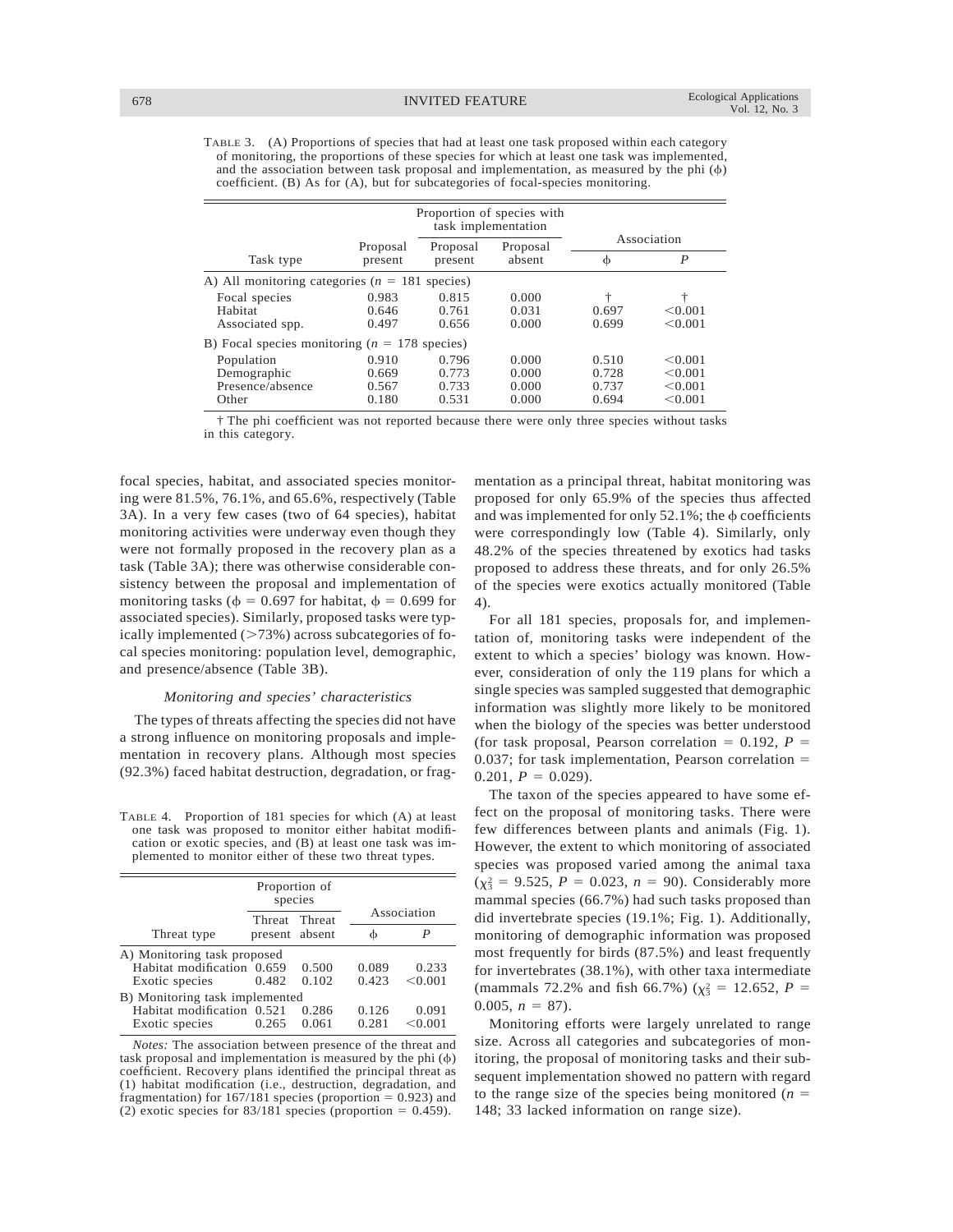

FIG. 1. Proportions of species in each taxon that have proposed (solid bars) and implemented (open bars) tasks for the monitoring of (A) focal species, (B) associated species, and (C) habitat specified in their recovery plans. In the taxonomic comparisons, there are 85 plant species and 96 animal species. Within the animal taxon, there are 25 mammal, 26 bird, 21 fish, and 18 invertebrate species.

Likewise, USFWS priority scores had negligible influence on monitoring. Proposals for, and implementation of, monitoring tasks for all categories of monitoring and subcategories of focal species monitoring were independent of recovery priority  $(n = 166; 15)$ species lacked priority scores).

# *Monitoring of recovery criteria*

Recovery criteria were most frequently specified with respect to population (82.3% of the species) and

much less so with respect to recovery of habitat (45.3%), legal protection (securement) of habitat (35.9%), and demographic viability (24.9%; see Table 5A). Plans that specified such criteria also typically  $(\phi)$  $\geq 0.604$ ,  $P < 0.001$  in all categories) proposed specific monitoring of progress toward these criteria (Table 5A), more so for population, habitat, and demographic criteria (91.3%, 81.7%, and 80.0% of the species, respectively) than for securement criteria (67.7%). Even where recovery criteria were not stated explicitly, plans often contained proposals for monitoring that were relevant to recovery criteria. For example, nine of the species (28%) proposing tasks to monitor population level and 14 of the species (14%) proposing tasks to monitor habitat did so when criteria were not specified (Table 5A). Where recovery criteria were specified, proposed monitoring tasks were uniformly (60–75%) likely to be implemented (Table 5B).

# **DISCUSSION**

A major issue in the recovery of threatened and endangered species is how to divide limited resources among the tasks necessary for species recovery. Our results indicate that monitoring is less thoroughly considered in the recovery process than is appropriate, possibly because it does not directly benefit the species in terms of increased abundance in the way that other recovery efforts such as threat mitigation or captive breeding do. However, recovery efforts that incorporate monitoring can lead to more efficient recovery of a species, both in terms of time and money, because recovery actions that are closely monitored can be modified to ensure the desired results. In essence, a wellplanned and implemented monitoring program provides the basis for effective adoption of adaptive management of rapidly changing populations of threatened and endangered species and their habitats.

Cook and Dixon (1987), Dixon and Cook (1989) suggest that recovery plans are written as if following a standardized template and are not species-specific. Several of our results suggest that their assertion may be particularly true of the monitoring component of plans. First, neither habitat nor exotic species were well monitored, despite the prevalence of threats to habitat and of threats from exotics among endangered species (Ehrlich and Ehrlich 1981, Ehrlich and Wilson 1991, Noss and Cooperrider 1994, Wilcove et al. 1998, Czech et al. 2000, Lawler et al. 2002). Threats to species should guide the development and implementation of monitoring actions. For species facing threats to habitat and from exotic species, it may be as important to monitor habitat and exotic species as it is to monitor the focal species. In this context, a bias toward monitoring of focal species is particularly undesirable, because problems with exotics and habitat loss that have immediate and dire consequences are deprived of attention and resources.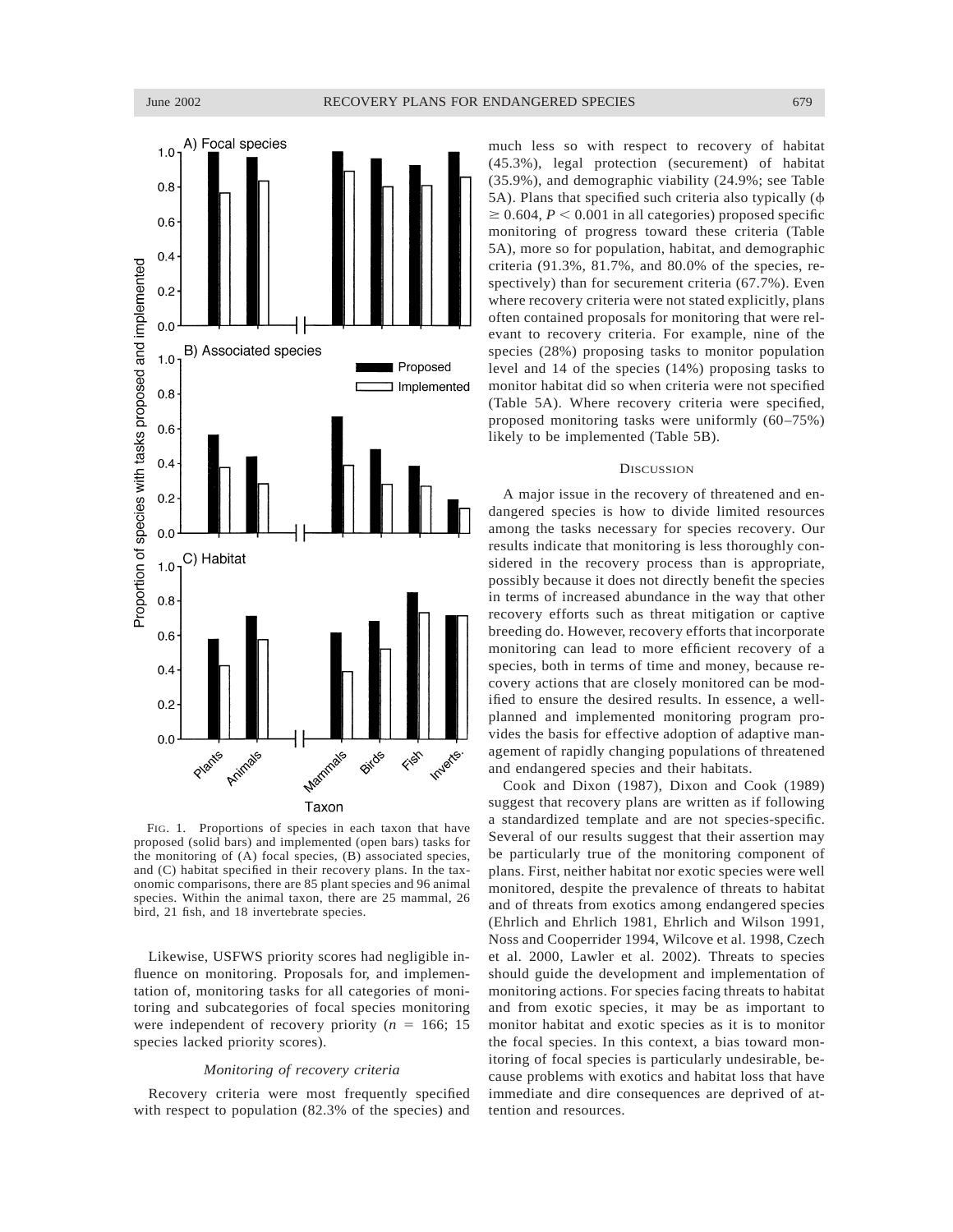| Type of                                                                         | Criterion                                 | proposed                                  | Proportion of<br>species with<br>monitoring tasks | Proportion of<br>species with<br>task implementation |                                           |                                           |                                                     |  |
|---------------------------------------------------------------------------------|-------------------------------------------|-------------------------------------------|---------------------------------------------------|------------------------------------------------------|-------------------------------------------|-------------------------------------------|-----------------------------------------------------|--|
| criterion                                                                       | or task                                   | With                                      | No                                                | With                                                 | No                                        | Association                               |                                                     |  |
| or task                                                                         | presence                                  | criterion                                 | criterion                                         | proposal proposal                                    |                                           | $\phi$                                    | $\boldsymbol{P}$                                    |  |
| A) Recovery criterion                                                           |                                           |                                           |                                                   |                                                      |                                           |                                           |                                                     |  |
| Population<br>Habitat<br>Demographic<br>Securement<br>Other                     | 0.823<br>0.453<br>0.249<br>0.359<br>0.414 | 0.913<br>0.817<br>0.800<br>0.677<br>0.720 | 0.281<br>0.141<br>0.052<br>0.078<br>0.170         |                                                      |                                           | 0.604<br>0.676<br>0.760<br>0.632<br>0.554 | < 0.001<br>< 0.001<br>< 0.001<br>< 0.001<br>< 0.001 |  |
| B) Task proposal<br>Population<br>Habitat<br>Demographic<br>Securement<br>Other | 0.801<br>0.448<br>0.238<br>0.293<br>0.398 |                                           |                                                   | 0.738<br>0.741<br>0.605<br>0.755<br>0.583            | 0.056<br>0.050<br>0.007<br>0.047<br>0.037 | 0.557<br>0.716<br>0.714<br>0.740<br>0.615 | < 0.001<br>< 0.001<br>< 0.001<br>< 0.001<br>< 0.001 |  |

TABLE 5. Proportions of species  $(n = 181)$  for which (A) at least one task was proposed to monitor the attainment of each type of recovery criterion when that criterion was either present or absent; and (B) monitoring tasks were implemented when tasks were or were not proposed.

*Notes:* Part (A) indicates the proportions of species that had each type of recovery criterion specified in their recovery plans, the proportions of these species for which at least one task was proposed to monitor the attainment of the criterion, and the association of criterion presence with task proposal. Part (B) indicates the proportions of species for which at least one task was proposed to monitor attainment of a recovery criterion, the proportions of these species for which the tasks were implemented, and the association of task implementation with task proposal for each type of criterion. Associations are given by phi  $(\phi)$ coefficients.

Second, the level of knowledge about each species' biology should inform the design of monitoring efforts. For well-understood species, biological information should clarify which types of monitoring are most relevant to ensuring recovery. For more poorly understood species, ''template'' monitoring efforts stand a high chance of being wasted if directed to aspects of the species that are not particularly important to why they are threatened or endangered. Such an approach for less understood species is therefore undesirable, despite its widespread occurrence in the plans reviewed in this study.

Third, taxonomic differences in monitoring efforts were consistent with other systematic biases in the treatment of taxa in the recovery process. Specifically, there is a persistent bias toward animals in the recovery process (i.e., from candidacy for listing to recovery plan revision), and some bias is also apparent toward vertebrates, particularly mammals and birds (Tear et al. 1995). Thus, the higher levels of monitoring that we observed for these taxa are more likely to result from this process-wide disparity than from anything peculiar to monitoring.

Finally, recovery priority of the species had little influence on the allocation of monitoring efforts. This lack of relationship was somewhat surprising because species facing a higher degree of threat and a higher likelihood of extinction should be more intensely monitored. At critically low levels, a population needs to be carefully tracked to indicate when intrusive management actions such as captive breeding or translocation become necessary to avert extinction. This may reflect the template approach described by Cook and Dixon (1987), but one possibility that we cannot reject and that also has implications for recovery planning is that priority scores do not, in fact, reflect the ordinal index of risk presumed of them.

Our analysis regarding the monitoring of criteria used to define recovery goals showed that criteria for habitat goals were defined for less than one-half of the sampled species. This lack of attention to habitat criteria seems shortsighted, given that the principal threats to most species are habitat-related and that adequate quality habitat is needed for long-term recovery of the species. Similarly, criteria for population recovery goals were lacking in almost 20% of the species examined, which calls into question how recovery is being monitored in these species, if it is at all.

Unless monitoring addresses the specific situation of the species, resources allotted to monitoring tasks are likely to be wasted. This point is especially important considering the recent increase in multi-species and ecosystem plans, an increase largely in response to criticisms that the species-by-species approach is inefficient (Hutto et al. 1987, Gibbons 1992, Clark and Harvey 2002). Species are grouped in these plans on the grounds that multiple species occurring in the same geographical areas can be managed simultaneously, leading to more effective recovery efforts. This assumption needs to be tested, because the application